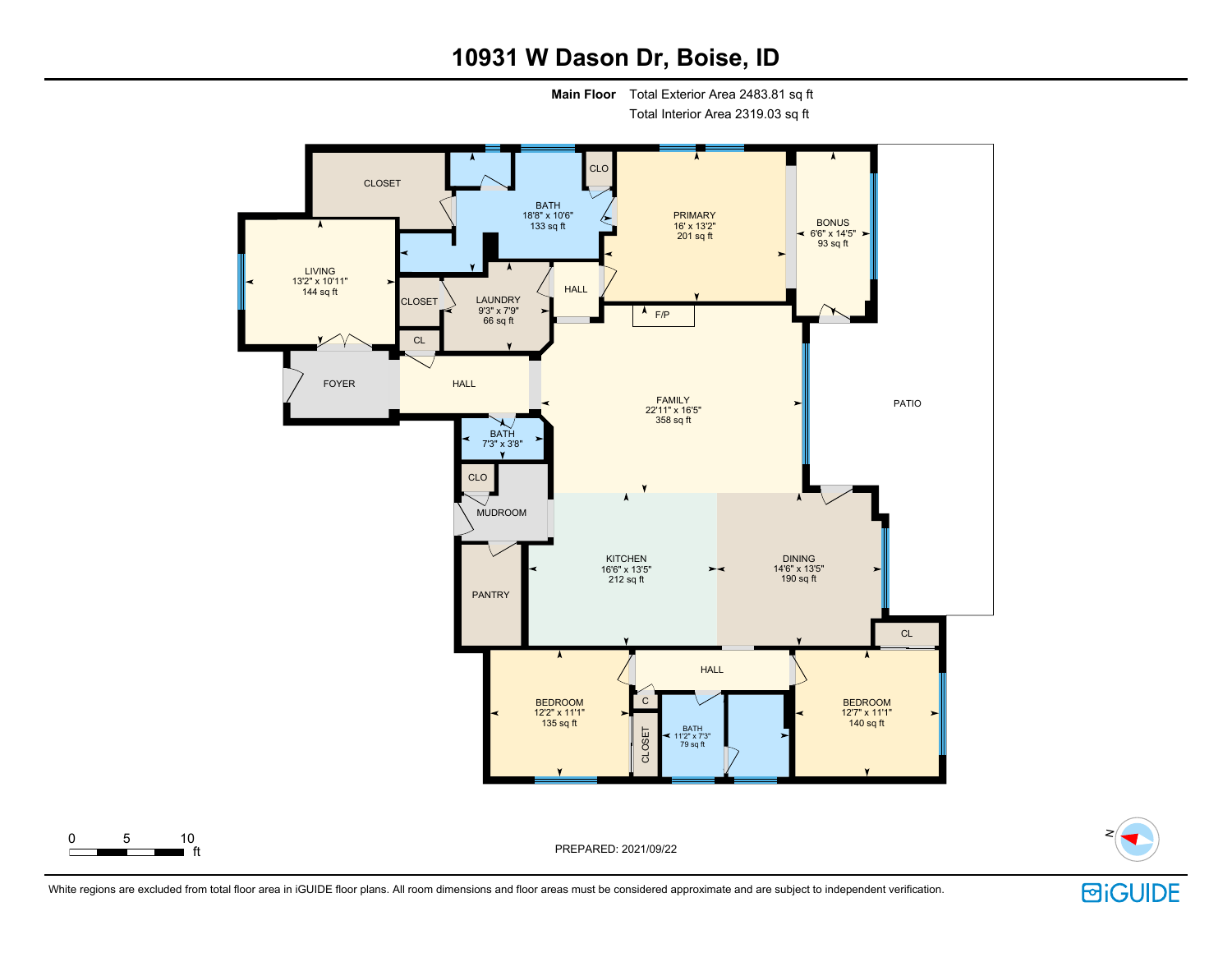## **Property Details**

### **Room Measurements**

Only major rooms are listed. Some listed rooms may be excluded from total interior floor area (e.g. garage). Room dimensions are largest length and width; parts of room may be smaller. Room area is not always equal to product of length and width.

### **Main Building**

MAIN FLOOR Bath: 7'3" x 11'2" | 79 sq ft Bath: 3'8" x 7'3" | 26 sq ft Bath: 10'6" x 18'8" | 133 sq ft Bedroom: 11'1" x 12'2" | 135 sq ft Bedroom: 11'1" x 12'7" | 140 sq ft Bonus: 14'5" x 6'6" | 93 sq ft Dining: 13'5" x 14'6" | 190 sq ft Family: 16'5" x 22'11" | 358 sq ft Kitchen: 13'5" x 16'6" | 212 sq ft Laundry: 7'9" x 9'3" | 66 sq ft Living: 10'11" x 13'2" | 144 sq ft Primary: 13'2" x 16' | 201 sq ft

### **Floor Area Information**

Floor areas include footprint area of interior walls. All displayed floor areas are rounded to two decimal places. Total area is computed before rounding and may not equal to sum of displayed floor areas.

### **Main Building**

MAIN FLOOR Interior Area: 2319.03 sq ft Perimeter Wall Length: 247 ft Perimeter Wall Thickness: 8.0 in Exterior Area: 2483.81 sq ft

**Total Above Grade Floor Area** Main Building Interior: 2319.03 sq ft **Main Building Exterior: 2483.81 sq ft**